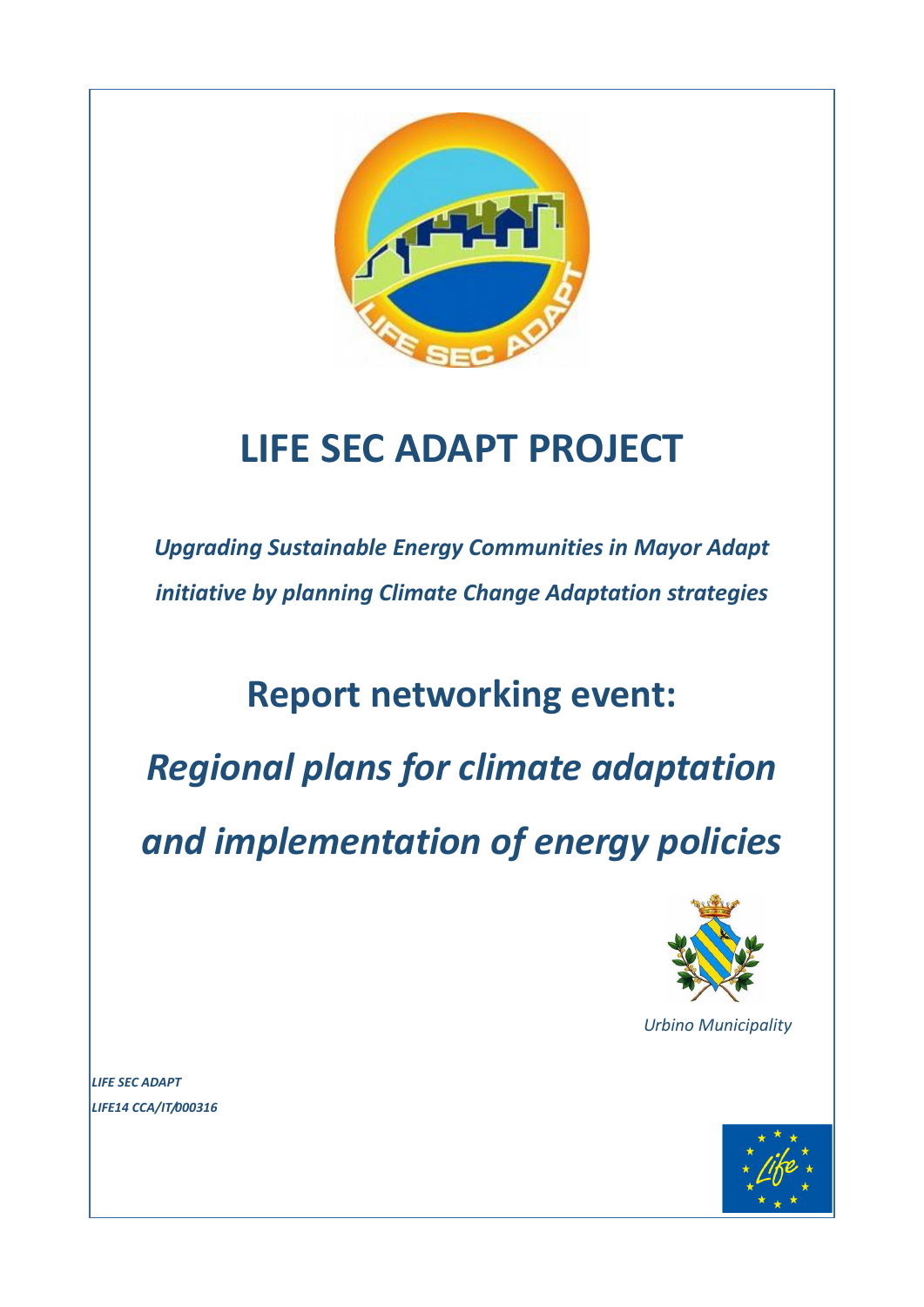| <b>PROGRAMME</b>           | LIFE $2014 - 2020 -$ Climate Change Adaptation      |
|----------------------------|-----------------------------------------------------|
| <b>PROJECT ACRONYM</b>     | LIFE SEC ADAPT                                      |
| <b>PROJECT CODE</b>        | LIFE14/CCA/IT/00036                                 |
| title                      | Report networking event: Regional plans for climate |
|                            | adaptation and implementation of energy policies    |
| <b>ACTION/TASK RELATED</b> | E2 - Networking with other LIFE and/or non-LIFE     |
|                            | projects                                            |
| <b>DATE OF DELIVERY</b>    | 06/06/2017                                          |
| <b>VERSION</b>             | <b>Final Version</b>                                |
| <b>AUTHOR</b>              | Andrea Carosi                                       |

*LIFE SEC ADAPT LIFE14 CCA/IT/000316*

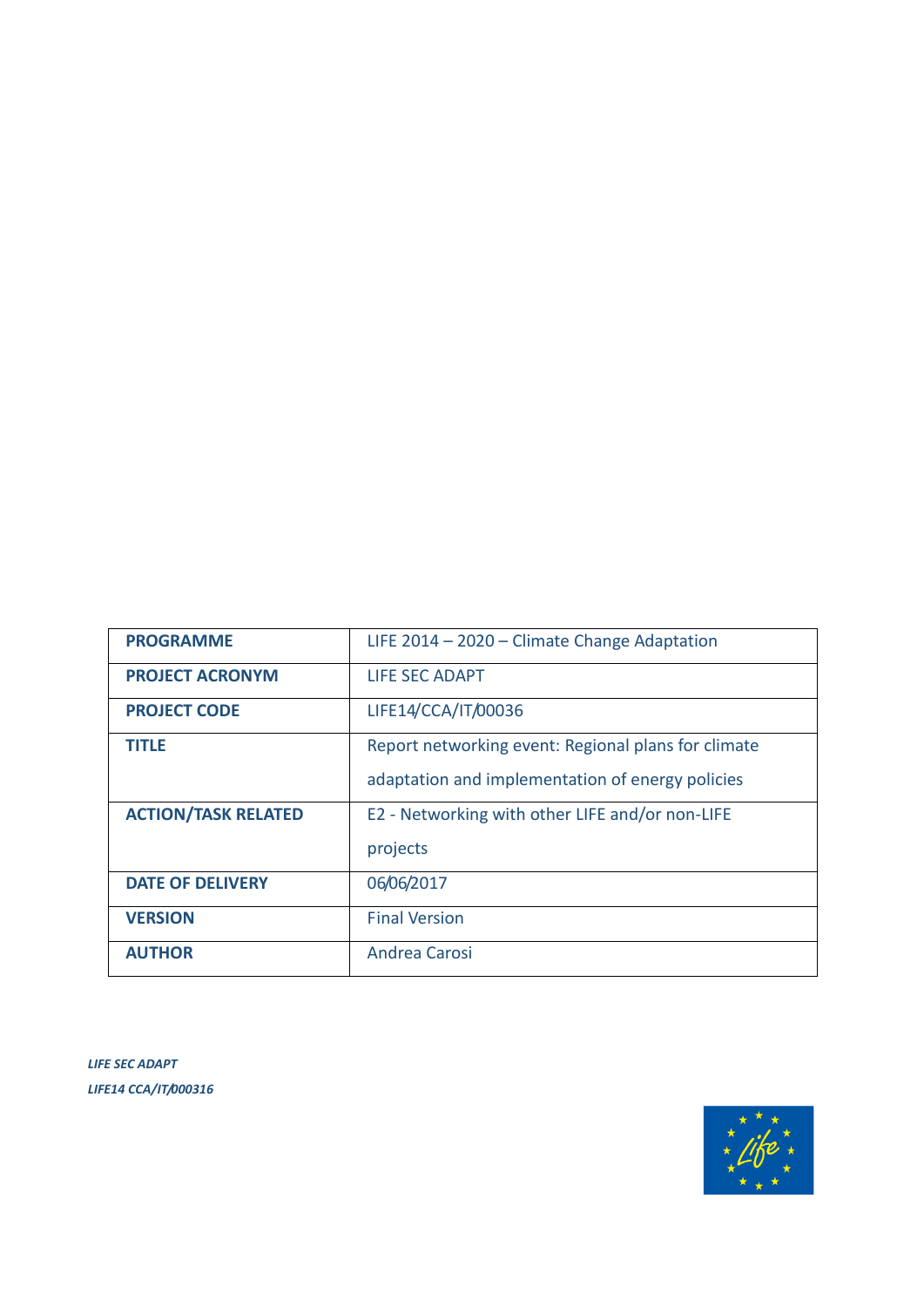

### **General information**

| Select typology:                           | local event<br>Seminar<br>$\bullet$<br>conference<br>$\bullet$<br><b>Training</b><br>$\bullet$<br>E-learning<br>$\bullet$<br>Webinair<br><b>Visit</b> |
|--------------------------------------------|-------------------------------------------------------------------------------------------------------------------------------------------------------|
| Title:                                     | Regional plans for climate adaptation and implementation of energy<br>policies                                                                        |
| Name of the<br>organisation<br>proposer:   | Covenant of Mayors, Abruzzo Region and FEDARENE (European<br>Federation of Agencies and Regions for Energy and the Environment)                       |
| date:                                      | 29/09/2016                                                                                                                                            |
| <b>SEC ADAPT partners</b><br>participating | SVIM, Municipalities of Ancona, Ascoli Piceno, Fermo, Jesi, Santa<br>Maria Nuova, Senigallia, Urbino                                                  |
| Website info:                              | http://www.fedarene.org/featured/regional-plans-for-climate-<br>adaptation-and-implementation-of-energy-policies-29th-of-september-<br>2016-16833     |

## **Specific information**

| <b>Main thematic</b><br>addressed:                                | <b>Climate Adaptation</b><br>$\bullet$<br><b>Climate Mitigation</b><br>$\bullet$<br><b>RES (Renewable Energy Systems)</b><br>$\bullet$<br><b>Energy Saving</b><br>$\bullet$<br><b>Sustainable Mobility</b><br>$\bullet$<br><b>Environmental protection</b><br>$\bullet$<br><b>Agriculture and Forest</b><br>$\bullet$<br><b>Biodiversity</b><br>$\bullet$<br><b>Eco efficiency for Small and Medium-sized Enterprises</b><br>$\bullet$<br><b>Smart economies</b><br>$\bullet$<br><b>Sustainable development</b><br>$\bullet$<br>Other (add)<br>$\bullet$ |
|-------------------------------------------------------------------|----------------------------------------------------------------------------------------------------------------------------------------------------------------------------------------------------------------------------------------------------------------------------------------------------------------------------------------------------------------------------------------------------------------------------------------------------------------------------------------------------------------------------------------------------------|
| type of stakeholders<br>involved (specify<br>numbers if possible) | <b>Public Administration (5)</b><br>$\bullet$<br><b>Academic Institution</b><br>$\bullet$<br><b>Primary and secondary schools</b><br>٠<br>Business sector - professional/industry association<br>$\bullet$<br><b>Business sector - Individual Consultant or companies (4)</b><br>$\bullet$<br><b>ONG - civil association (1)</b><br>$\bullet$<br><b>Individual Citizen</b><br>$\bullet$                                                                                                                                                                  |